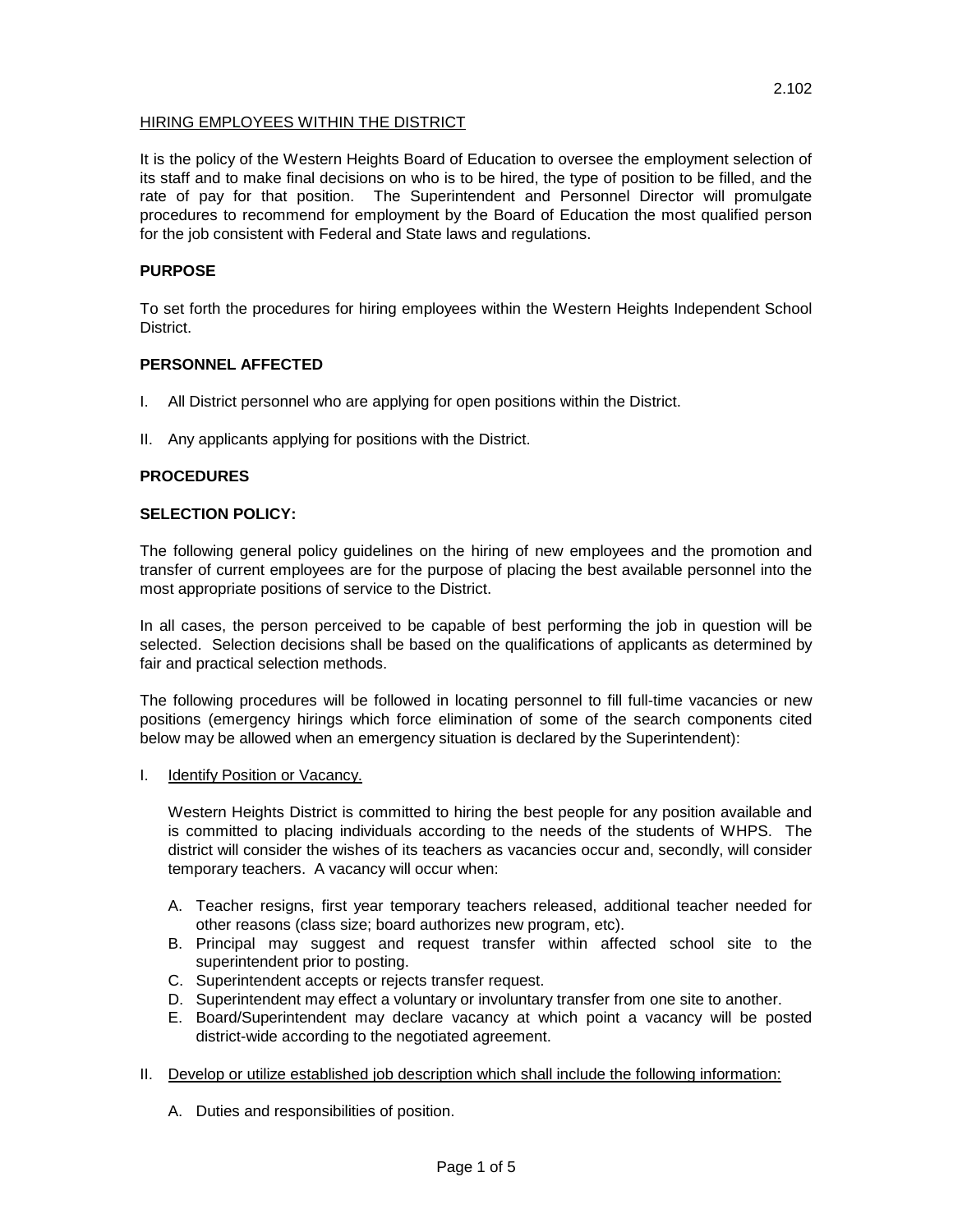- B. Minimum qualifications for position:
	- 1. Education.
	- 2. Experience.
	- 3. Equivalent qualifications.
- C. Salary range and benefits according to the District salary scale.
- D. Conditions of employment.

### III. Recruitment of Applicants

- A. Internal Announcements All existing personnel shall be notified of any vacancy that occurs and be given an opportunity to apply for the position. Announcements shall be posted in the administration building and at all school sites for a minimum of five days.
- B. External Announcements Announcement of the vacancy may be advertised outside of the District upon approval of the Superintendent. When appropriate, these external announcements may include the following:
	- 1. Placement services of colleges and universities.
	- 2. Oklahoma Educational Clearinghouse.
	- 3. Contacts with individual prospects from current applications on file and other sources.
	- 4. News releases to the media concerning the vacancy.
- IV. Applications

Applications for positions shall be submitted on forms provided by the Personnel Director in the manner specified in the applicable announcements. The District may cease accepting or processing applications at any time in accordance with administrative requirements.

Candidates should not apply for more than one vacancy at a time. All information submitted in connection with applications for school positions is subject to verification. The District may implement a postcard referral system for jobs not presently open.

### V. Screening of Applicants

- A. Compare Minimum Qualifications to Applicant's Qualifications (It is recommended that an objective point scale be established wherein members of the Search Committee assign a point value for an applicant's various qualifications).
- B. Disqualification of Applicants:
	- 1. An applicant may be disqualified from consideration for appointment if he or she:
		- a. does not meet the qualifications deemed necessary for performance of the duties of the position involved;
		- b. has made a false statement of material fact on the application form or supplements thereto;
		- c. has committed or attempted to commit a fraudulent act at any point in the evaluation process;
		- d. is not a legal resident of the United States or is unable to show proof to be able to work at the time the application is made;

An applicant may be disqualified from consideration based upon other reasonable grounds relating to job requirements. Applicants who fail to provide sufficient information to validate prior work reference or skills may not be deemed as qualified as those providing such information.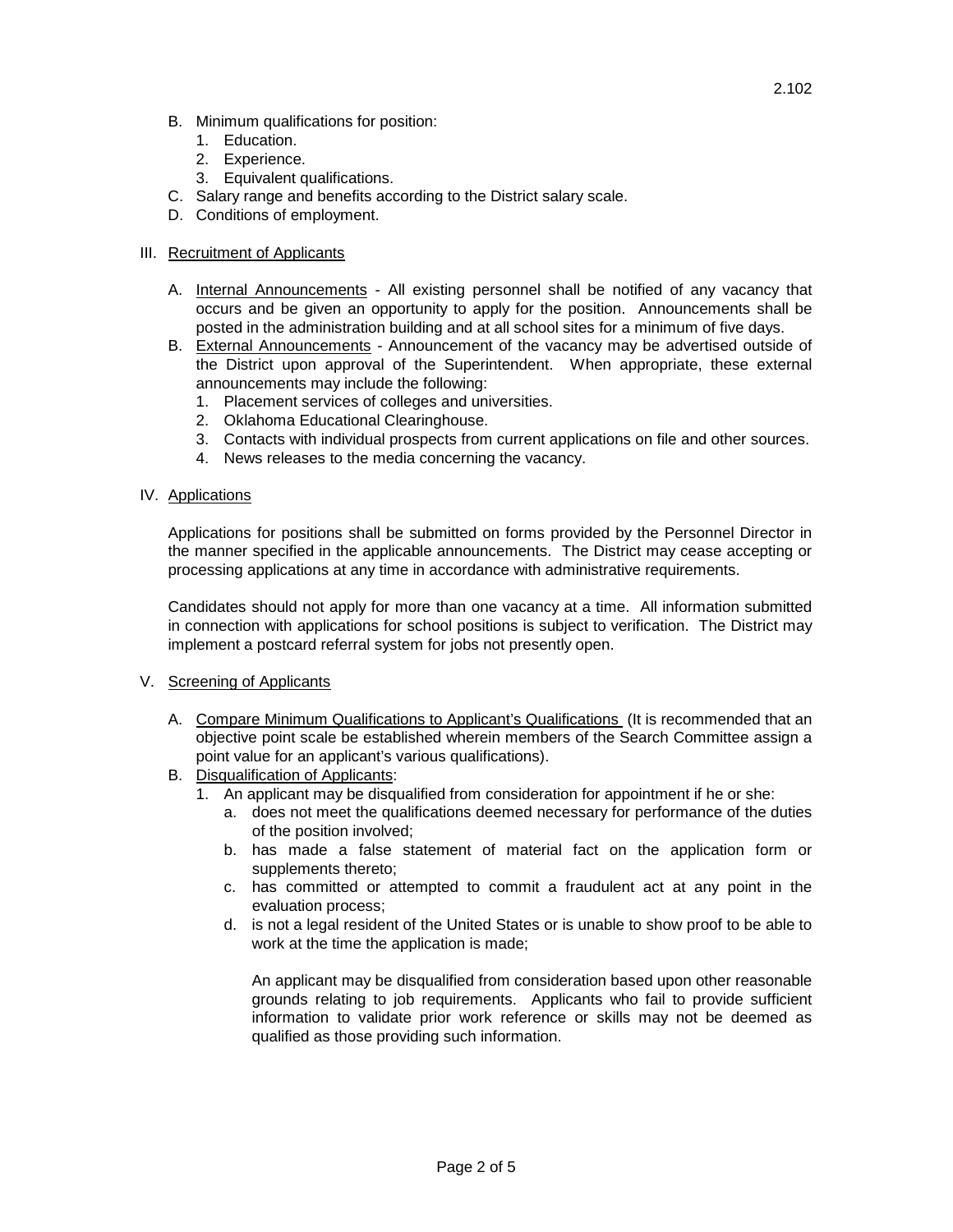A previous criminal record will be evaluated on a case by case approach based upon the type of position, the type of offense, the time transpiring since the offense and any other factors bearing on fitness to perform the duties of the positions without unduly exposing the District to liability. The Superintendent or designee shall make the final decision.

# C. Interview of Selected Candidates

- 1. Search and Interview Committee Membership
	- a. The Search and Interview Committee will be established and chaired by the person who will serve as the potential employee's direct supervisor, or their designee.
	- b. Principles of selection for committee membership shall be:
		- 1. that the chair appoint at least one District employee who would report directly to the position under consideration;
		- 2. that the chair may appoint at least two other District employees;
		- 3. that gender and racial diversity should be considered when appointments or elections take place for committee members;
		- 4. that the District Personnel Director serve as an ex officio member.
- 2. The Superintendent should be informed of the date and time of any interviews and be offered the opportunity to visit with candidates being interviewed by the committee.
- 3. Following the interviews, the Search and Interview Committee will present the name of its top three candidates, in rank order, to the Superintendent for review.

# D. Recommendation of Best Qualified Applicant

Following consultation with the chair of the Search and Interview Committee and the Personnel Director, the Superintendent will present one of the top three finalists to the Board of Education for confirmation or rejection; cancel the filling of the position; or call for a new search should a violation in policy or affirmative actions procedures so dictate.

# VI. Reasons for Selections and Rejections

- A. Identify and record reasons for selecting the successful applicant(s).
- B. Identify and record reasons for the rejection of all applicants not selected. (If an objective point scale is used to screen applicant, this record will serve as the basis for selection or rejection).
- C. Return results to the Director of Personnel

# VII. Review and Notification

- A. Review selection procedure to ascertain Affirmative Action compliance prior to actual appointment of applicant. The Personnel Director will review the procedures used in the selection process to see that compliance regulations have been followed.
- B. The Chair/Personnel Director will notify all applicants not selected that the position has been filled.

### VIII.Exception to Interview Process

A. Previous filled positions need not have three recommendations to the Superintendent if the recommendation is that of the person occupying said position.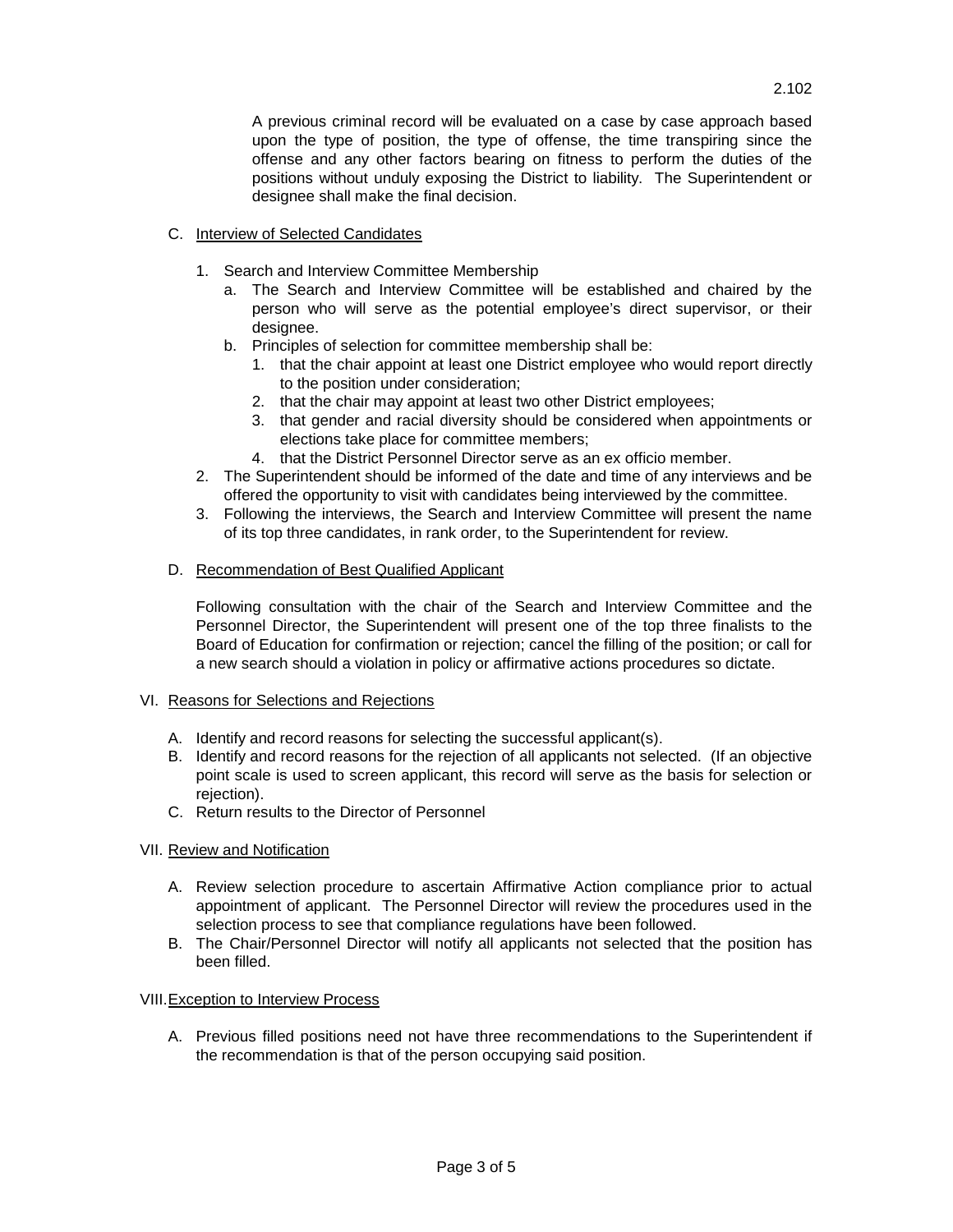### **OTHER EMPLOYMENT RELATED POLICIES:**

### A. NEPOTISM

No employee may directly supervise or be supervised by a member of his or her immediate family. Immediate family includes husband, wife, son, daughter, father, mother, niece, nephew, uncle, aunt, immediate in-laws, or anyone living in the same household as the applicant or employee.

The Superintendent may waive the nepotism policy in special circumstances where the public would not be adversely affected. The Search and Interview Committee is expected to safeguard the use of this "common sense" nepotism policy. In cases where an applicant is related to a member of the Search and Interview Committee, the member will disqualify him/herself from participation in the oversight function.

### B. PROMOTION POLICY

A promotion is the assignment of an employee from a position in one class to a position in another class having a higher starting salary and greater responsibility. Promotions are handled in the same manner as new hires.

It shall be school policy to provide promotional opportunities to qualified employees whenever possible. Opportunities for promotion across department and program lines shall be maximized.

Consideration for promotion shall be limited to regular employees who have completed their probation periods, except that temporary employees may be considered for promotion to other temporary appointments in their field of work. Employment following such promotion shall not automatically extend beyond the duration of the previous temporary appointments.

#### C. TRANSFER

A transfer is the assignment of an employee from one position to another.

A transfer not involving promotion may be effected at any time upon written request of the employee to the department or program head(s) involved or may be effected for administrative convenience, provided that the employee is qualified to perform the duties of the position to which the transfer is contemplated.

### D. VOLUNTARY DEMOTION

A demotion is the transfer of an employee from a position in one class to a position in another class having a lower starting salary.

With the approval of the Superintendent or designee, an employee may be demoted at his or her own request when such form of transfer would be to the advantage of the employee and the school. Voluntary demotion shall not be considered disciplinary action or disqualify the employee from consideration for later advancement.

### E. PROBATION - SUPPORT EMPLOYEES

New employees must successfully complete a probationary period of six months from the date of employment before becoming "regular" employees of the school. The